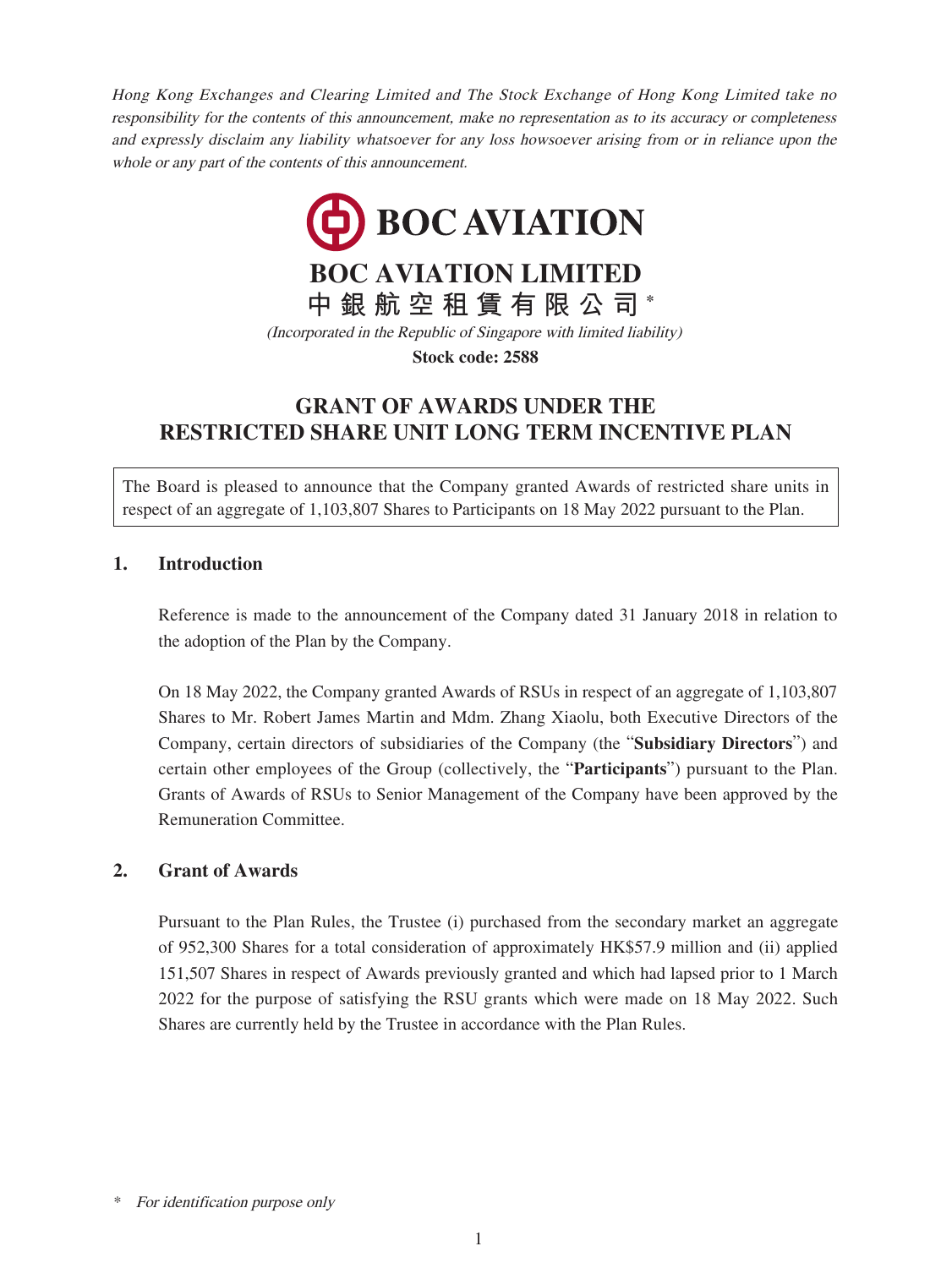The 1,103,807 Shares underlying the RSUs granted to the Participants represent approximately 0.16% of the issued share capital of the Company as at the date of this announcement and have a market value of approximately HK\$67.8 million, based on the closing price of HK\$61.40 per Share as quoted on the Stock Exchange on 18 May 2022.

Details of the Participants and the corresponding number of Shares underlying the RSUs granted are set out below:

|                                                  |                             | Number of<br><b>Shares</b><br>underlying the |
|--------------------------------------------------|-----------------------------|----------------------------------------------|
| <b>Participants</b>                              | <b>Position</b>             | <b>RSUs</b> granted                          |
| Mr. Robert James Martin                          | <b>Executive Director</b>   | 104,022                                      |
| Mdm. Zhang Xiaolu                                | <b>Executive Director</b>   | 66,197                                       |
| Certain directors of subsidiaries of the Company | <b>Subsidiary Directors</b> | 280,865                                      |
| Employees of the Group other than                |                             |                                              |
| the Executive Directors and                      |                             |                                              |
| Subsidiary Directors mentioned above             |                             | 652,723                                      |
| Total                                            |                             | 1,103,807                                    |

Each of the Executive Directors and the Subsidiary Directors is a connected person of the Company, and the grant of Awards to each of them constitutes a connected transaction of the Company under Chapter 14A of the Listing Rules. As the grant of Awards to each of the Executive Directors and Subsidiary Directors forms part of the remuneration package under their respective service contracts with the Company, such grants are exempt from the reporting, announcement and independent shareholders' approval requirements pursuant to Rule 14A.73(6) and Rule 14A.95 of the Listing Rules. The Executive Directors did not vote on any resolutions approving the grant of Awards to themselves.

### **3. Vesting of Awards**

Subject to the terms and conditions of the Plan and the fulfilment of all conditions to the vesting of the Award, the Shares underlying each Award will vest in favour of the relevant Participants in December 2024.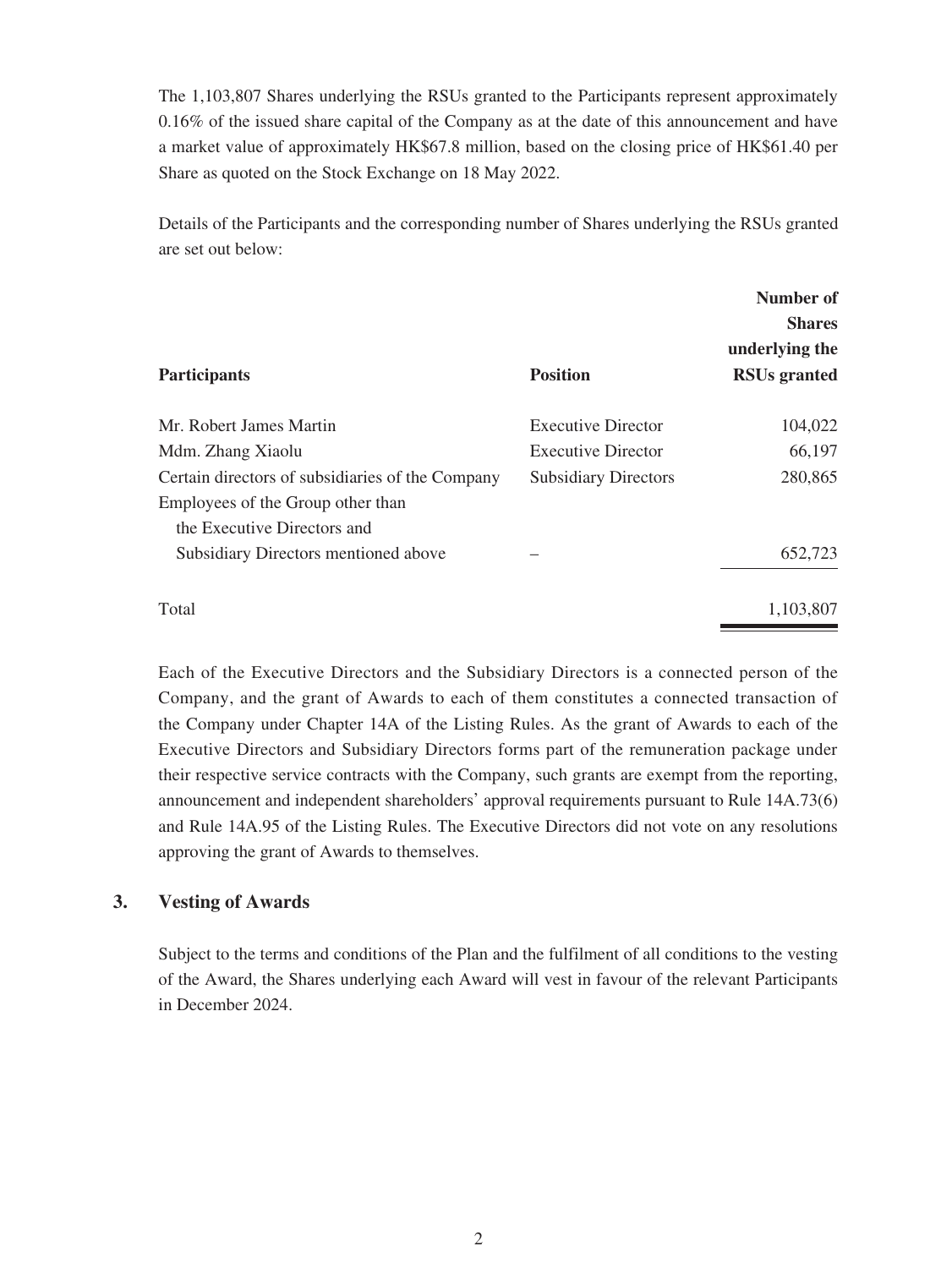# **4. Definitions**

In this announcement, the following expressions have the meanings set out below unless the context requires otherwise:

| "Adoption Date"          | 18 December 2017                                                                                                                                                                                                                                                                                                                             |
|--------------------------|----------------------------------------------------------------------------------------------------------------------------------------------------------------------------------------------------------------------------------------------------------------------------------------------------------------------------------------------|
| "Award"                  | an award granted under the Plan in the form of an RSU                                                                                                                                                                                                                                                                                        |
| "Board"                  | the board of Directors                                                                                                                                                                                                                                                                                                                       |
| "Company"                | BOC Aviation Limited, a company incorporated under the laws<br>of Singapore with limited liability, the shares of which are listed<br>on the Main Board of the Stock Exchange                                                                                                                                                                |
| "Directors"              | the directors of the Company                                                                                                                                                                                                                                                                                                                 |
| "Group"                  | the Company and its subsidiaries                                                                                                                                                                                                                                                                                                             |
| "Listing Rules"          | The Rules Governing the Listing of Securities on The Stock<br>Exchange of Hong Kong Limited                                                                                                                                                                                                                                                  |
| "Plan"                   | the restricted share unit long term incentive plan adopted by the<br>Company on the Adoption Date, as may be amended from time<br>to time in accordance with the provisions therein                                                                                                                                                          |
| "Plan Rules"             | the rules governing the Plan adopted by the Company on the<br><b>Adoption Date</b>                                                                                                                                                                                                                                                           |
| "Remuneration Committee" | a sub-committee of the Board                                                                                                                                                                                                                                                                                                                 |
| "RSU"                    | a restricted share unit, which is a contingent right to receive<br>Shares, awarded pursuant to the Plan                                                                                                                                                                                                                                      |
| "Senior Management"      | Managing Director and Chief Executive Officer, Vice Chairman<br>and Deputy Managing Director, Deputy Managing Director and<br>Chief Financial Officer, Deputy Managing Director and Chief<br>Operating Officer, Chief Commercial Officer (Asia Pacific<br>and the Middle East) and Chief Commercial Officer (Europe,<br>Americas and Africa) |